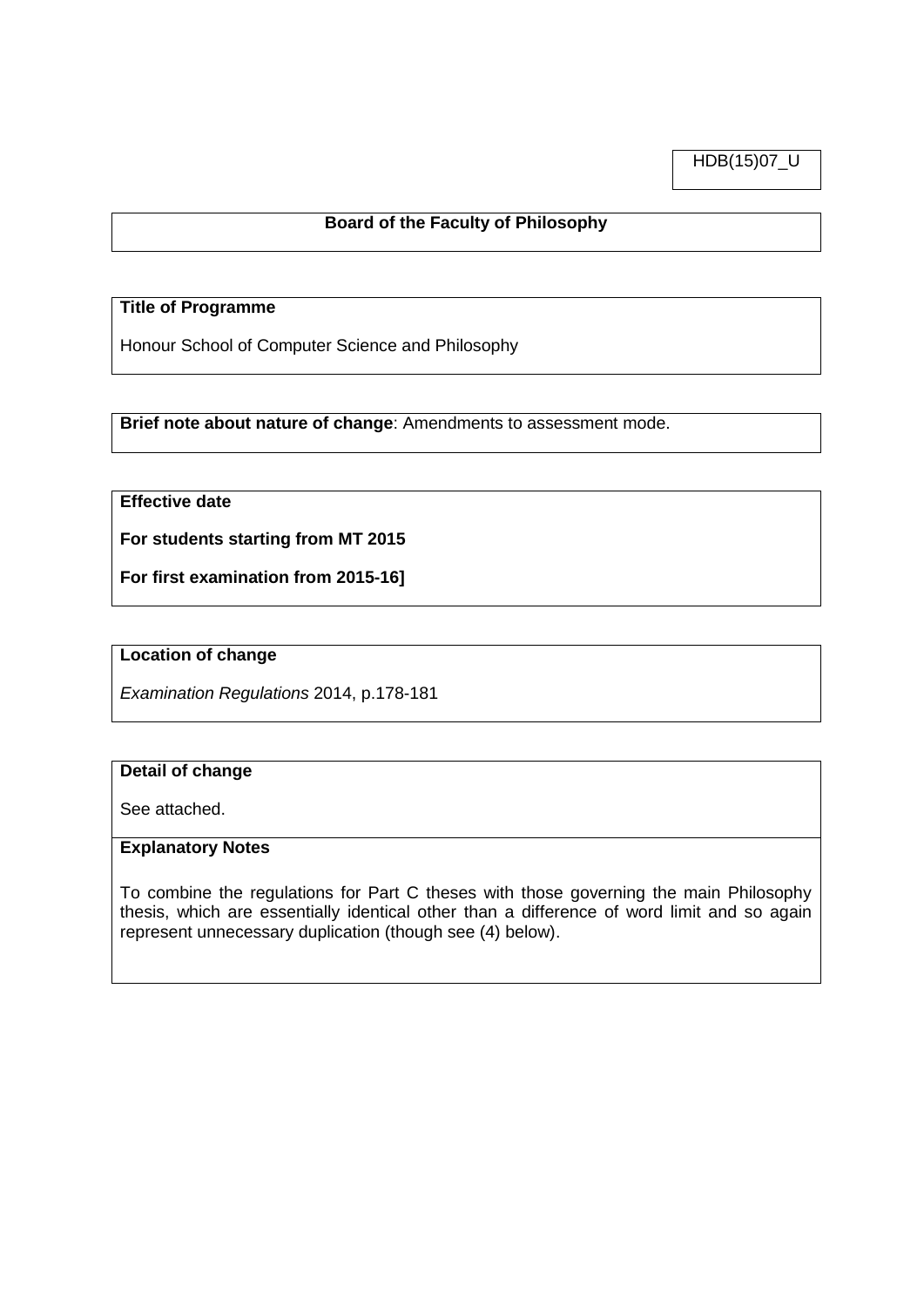### **Honour School of Computer Science And Philosophy**

In the following, 'the Course Handbook' refers to the Computer Science and Philosophy Undergraduate Course Handbook and supplements to this published by the joint supervisory committee and also posted on the website at http://www.cs.ox.ac.uk/teaching/csp

1. All candidates shall be examined in Computer Science and in Philosophy.

2. No candidate shall be admitted to the examination in this School unless he or she has either passed or been exempted from the First Public Examination.

3. The examinations in this school shall be under the joint supervision of the Divisional Board of Mathematical, Physical and Life Sciences and the Board of the Faculty of Philosophy, which shall appoint a joint supervisory committee to make regulations concerning it, subject in all cases to the preceding clauses of this subsection.

4. (*a*) The examination in Computer Science and Philosophy shall consist of three parts (A, B, C) for the four-year course, and of two parts (A, B) for the three-year course.

(*b*) Parts A, B and C shall be taken at times not less than three, six, and nine terms, respectively, after passing or being exempted from the First Public Examination.

5. The Examiners shall classify and publish the combined results of the examinations in Part A and Part B, and in respect of candidates taking the four-year course shall separately classify and publish results in Part C.

6. (*a*) Part A shall be taken on one occasion only. No candidate shall enter for Part B until he or she has completed Part A of the examination.

(*b*) In order to proceed to Part C, a candidate must achieve upper second class Honours or higher in Parts A and B together.

(*c*) A candidate who obtains only a pass or fails to satisfy the Examiners in Part B may retake Part B on at most one subsequent occasion; a candidate who fails to satisfy the Examiners in Part C may retake Part C on at most one subsequent occasion. Part B shall be taken on one occasion only by candidates continuing to Part C.

7. A candidate adjudged worthy of Honours on both Parts A and B together, and on Part C may supplicate for the degree of Master of Computer Science and Philosophy provided that the candidate has fulfilled all the conditions for admission to a degree of the University.

8. A candidate in the final year of the four-year course, adjudged worthy of Honours in both Parts A and B together, but who does not enter Part C, or who fails to obtain Honours in Part C, is permitted to supplicate for the Honours degree of Bachelor of Arts in Computer Science and Philosophy with the classification obtained in Parts A and B together; provided that no such candidate may later enter or re-enter the Part C year or supplicate for the degree of Master of Computer Science and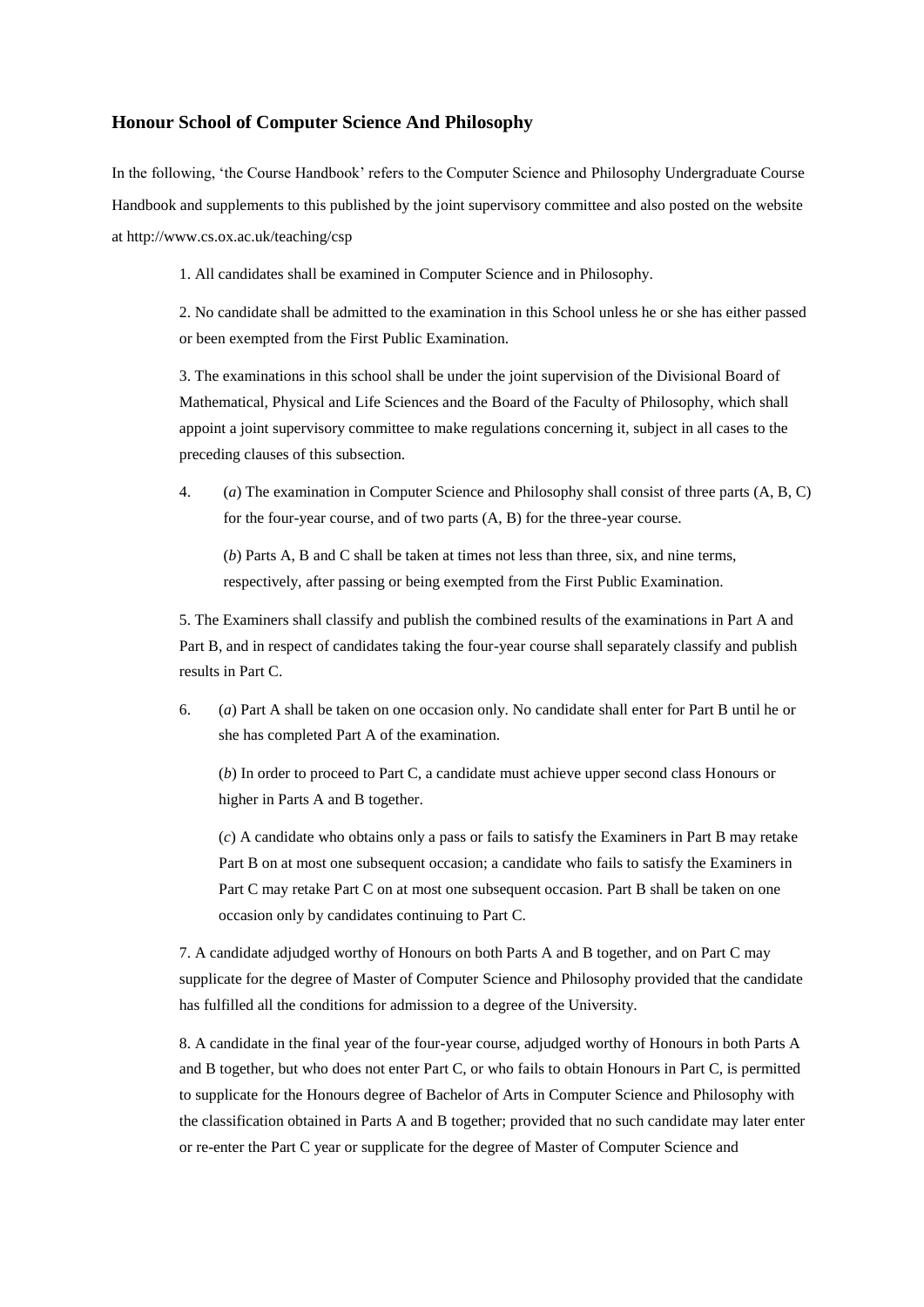Philosophy; and provided in each case that the candidate has fulfilled all the conditions for admission to a degree of the University.

#### **B**

1. All candidates will be assessed as to their practical ability in Computer Science under the following provisions:

> (*a*) The Head of the Department of Computer Science, or a deputy, shall make available to the Examiners evidence showing the extent to which each candidate has pursued an adequate course of practical work. Only that work completed and marked by noon on Monday of the sixth week of the Trinity Term in which the candidate takes the examination shall be included in these records.

> (*b*) Candidates for each part of the examination shall submit to the Chair of Examiners, Honour School of Computer Science and Philosophy, c/o the Academic Administrator, Oxford University Department of Computer Science, Oxford, by noon on Monday of the sixth week of the Trinity Term in which the examination is being held, their reports of practical exercises completed during their course of study. For a report on a practical exercise to be considered by the Examiners, it must have been marked by a demonstrator and must be accompanied by a statement that it is the candidate's own work except where otherwise indicated.

> (*c*) The Examiners shall take the evidence (a) and the report (b) into account in assessing a candidate's performance. Candidates whose overall performance on practical work is not satisfactory may be deemed to have failed the examination or may have their overall classification reduced.

2. The use of calculators is generally not permitted but certain kinds may be allowed for certain papers. Specifications of which papers and which types of calculators are permitted for those exceptional papers will be announced by the Examiners in the Hilary Term preceding the examination.

### **Part A**

In Part A of the examination, candidates shall be required to offer four Computer Science subjects from Schedule A(CS&P) in the Course Handbook, to include Models of Computation. The manner of examining the subjects in Schedule A(CS&P) shall be the same as that prescribed for the same subject in the Honour School of Computer Science.

#### **Part B**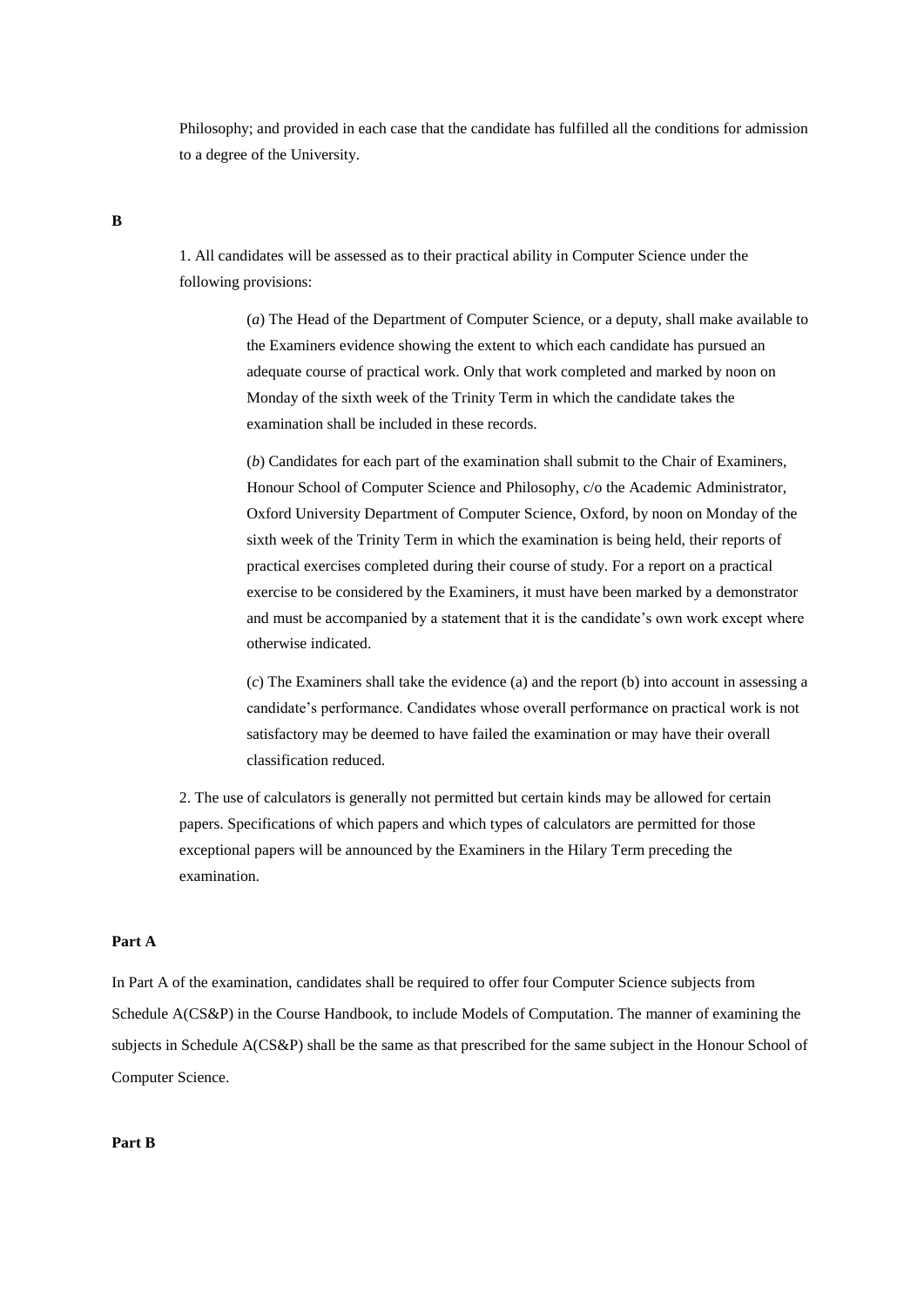The examination for Part B shall consist of subjects in Computer Science and Philosophy. The subjects in Computer Science shall be published in three schedules, B1(CS&P), B2(CS&P) and B4(CS&P), in a supplement to the Course Handbook by the beginning of the Michaelmas Full Term in the academic year of the examination concerned. Each Computer Science subject shall be examined by a written paper or by a miniproject. The subjects in Philosophy shall be subjects 101–118, 120, 122, 124, 125 and 127 from the list given in Special Regulations for All Honour Schools Including Philosophy, and subject to the regulations therein. Each subject in Philosophy shall be assessed by a 3-hour written examination. Each candidate shall offer:

(*a*) two, four or six Computer Science subjects, and

(*b*) five, four or three Philosophy subjects, respectively,

subject to the following constraints:

- (i) No candidate shall offer any subject from Schedule B1(CS&P) that he or she has already offered in Part A(CS&P) of the examination;
- (ii) Each candidate shall offer no more than two subjects from Schedule  $B1(CS\&P)$ ;
- (iii) Each candidate shall offer no more than two subjects from Schedule B4(CS&P);
- (iv) Each candidate shall offer at least two Philosophy subjects from 101, 102, 104, 108, 122, 124, 125 and 127.

### **Part C**

In Part C each candidate shall offer a total of between 24 and 26 units chosen in any combination from the lists of taught courses for Computer Science and for Philosophy, a Computer Science project or a Philosophy thesis subject to the following constraints:

- No candidate may take more than six Computer Science taught subjects;
- No candidate may offer both a Computer Science project and a Philosophy thesis.

The taught subjects in Computer Science shall be published in a schedule, C(CS&P), in a supplement to the Course Handbook by the beginning of the Michaelmas Full Term in the academic year of the examination concerned. Each such subject shall be examined by a written paper or by a mini-project and shall count as three units. Each taught Philosophy subject shall be one of the subjects 101–120, 122, 124, 125 and 180 from the list given in Special Regulations for All Honour Schools Including Philosophy, and subject to the regulations therein. Each such subject shall be assessed by a 3-hour written examination together with an essay of at most 5,000 words, conforming to the rules given in the Course Handbook. Each such subject shall count as eight units. No candidate shall offer any taught subject that he or she has already offered in Part B of the examination. A Computer Science project shall be as specified for the Honour School of Computer Science, and shall count as nine units. A